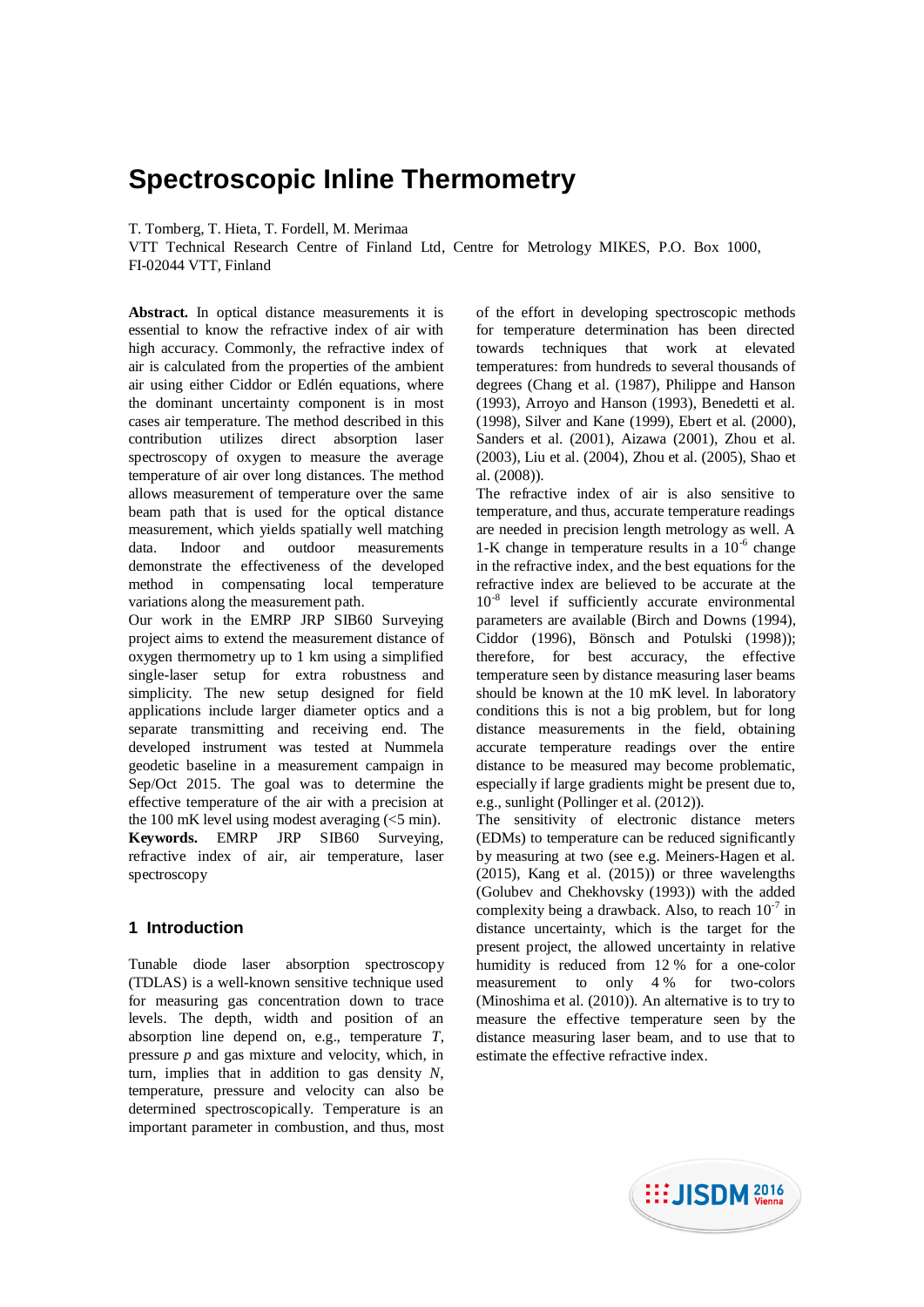#### **2 The Refractive Index and Temperature**

Suppose distance is measured with a continuouswave laser interferometer. Then, the phase  $\Delta\Phi$ acquired over a distance *L* is given by

$$
\Delta \Phi = \frac{2\pi}{\lambda} \int_{0}^{L} n(T(x), p_{tot}(x), \ldots) dx
$$

$$
= \frac{2\pi}{\lambda} \langle n(T(x), p_{tot}(x), \ldots) \rangle L,
$$
 (1)

where  $\lambda$  is the vacuum wavelength, *n* is the refractive index,  $T$  is the temperature,  $p_{\text{tot}}$  is the total pressure,  $L$  is the length and  $\lt$  > denotes an average along the path. If all parameters except the temperature are assumed constant along the measurement path, and the temperature is expressed as a deviation from its true mean along the path,

$$
T(x) = \langle T \rangle + \Delta T(x), \tag{2}
$$

then, based on Eq. (1) we get

$$
\Delta \Phi \approx \frac{2\pi L}{\lambda} (n(\langle T \rangle) + \frac{1}{2} \partial_T^2 n \langle \Delta T(x)^2 \rangle)
$$
  

$$
\approx \frac{2\pi L}{\lambda} (n(\langle T \rangle) + 3 \cdot 10^{-9} / K^2 \langle \Delta T^2 \rangle)
$$
 (3)

The small correction arises because the refractive index is nonlinear in *T*. The correction is, however, smaller than the accuracy of  $n (10^{-8})$  for reasonable temperature gradients. If, say, there is a 2-K linear temperature increase along the measurement path, then

$$
\langle \Delta T^2 \rangle = \frac{1}{3} \mathbf{K}^2,\tag{4}
$$

and the first order correction is at the  $10^{-9}$  level. Unless there are considerable gradients along the measurement path, the average temperature can be used in the calculation of the refractive index.

## **2.1 Two-Line Thermometry**

The Beer-Lambert law relates the transmitted intensity  $I(v, T(x), p_{\text{top}}p_{\text{in}}...L)$  to the incident intensity *I*<sup>0</sup> via the absorbance  $\alpha(v, T(x), p_{\text{top}} \, p_{\text{abs}}, \dots)$ :

$$
I(v,T(x),p_{\text{tot}},p_{\text{abs}}...)=I_0e^{-\int_{0}^{L} \alpha(v,T(x),p_{\text{tot}},p_{\text{abs}}...)dx}, \quad (5)
$$

where  $\nu$  is the frequency,  $p_{\text{tot}}$  is the total pressure and *pabs* the partial pressure of the absorbers. The absorbance can be expressed as

$$
\alpha(v, T(x), p_{\text{tot}}, p_{\text{abs}}, \ldots) =
$$
  
\n
$$
S_i(T) g(v, T(x), p_{\text{tot}}, p_i, \ldots) N(T(x), p_{\text{abs}}),
$$
 (6)

where  $S_i(T)$  is the line intensity,  $g(v, T(x), p_{\text{top}}p_{\text{abs}},...)$ is the area-normalized line shape function and  $N(T(x), p_{abs})$  is the number density of absorbers, which can be computed from the partial pressure via the ideal gas law:

$$
N(T(x)) = \frac{p_{\text{abs}}}{k_{\text{B}}T(x)}.\tag{7}
$$

At optical frequencies, the line strength  $S_i(T)$  can be expressed as (Rothman et al. (1998)):

$$
S_i(T) \approx S_i(T_{ref}) \frac{Q(T_{ref})}{Q(T)} e^{-\frac{E_i}{k_B}(\frac{1}{T} - \frac{1}{T_{ref}})},
$$
(8)

where  $T_{ref}$  is a reference temperature,  $Q(T)$  is the total internal partition function,  $E_i$  is the lower state energy and  $k_B$  is the Boltzmann constant. Approximate third order polynomials for *Q(T)* for molecules in the terrestrial atmosphere have been calculated by Gamache et al. (2000).

In a direct absorption experiment the transmitted intensity *I* is normalized with the output, and after a logarithm this gives access the absorbance:

$$
-\ln(I/I_0) = L\frac{1}{L}\int_0^L \alpha(v, T(x), p_{tot}, p_i...)dx
$$
  
=  $L(\alpha(v, T(x), p_{tot}, p_i,...)),$  (9)

If, for the moment, *T* is assumed to be constant, then integration over the absorption line (or fitting  $g(v,T,p_{\text{top}}p_i,\dots)$  to the signal) gives

$$
\langle \alpha(v, T, p_{tot}, p_i, \ldots) \rangle
$$
  
=\langle \frac{S\_i(T)N(T, p\_i)}{L} \int g(v, T, p\_{tot}, p\_i, \ldots) dv \rangle  
= S\_i(T)N(T, p\_i) / L (10)

since  $g(...)$  is area-normalized to unity. In two-line thermometry, the ratio  $R$  of two different absorption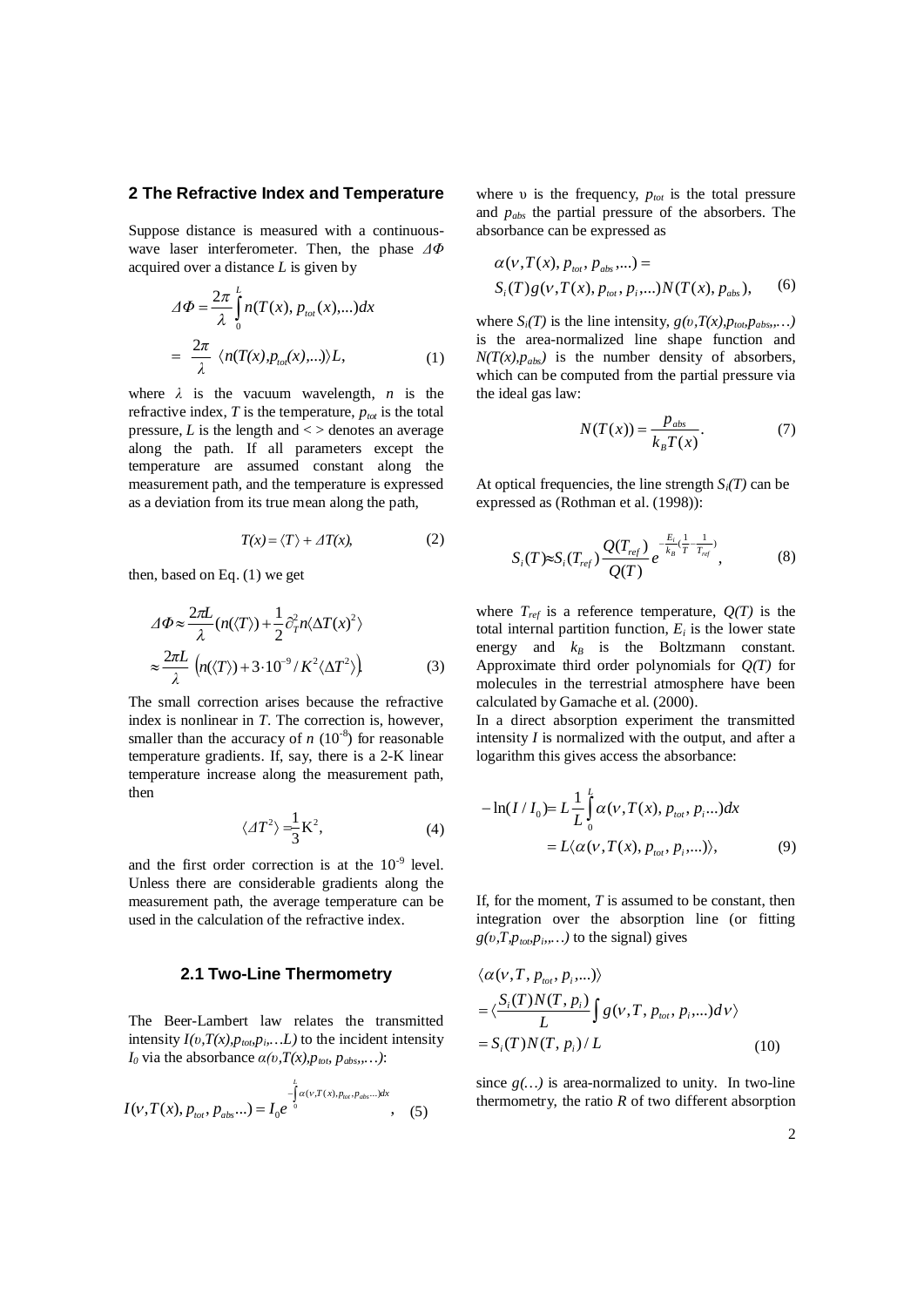

**Fig. 1.** Refractive index compensation over a 30-m measurement path with artificially induced temperature gradients. Part (a) shows the results using spectroscopic temperature data (red) and temperature data from eight Pt-100 sensors (black). Part (b) shows the average temperature along the path. This figure is reproduced from Hieta et al. (2011) with permission from the publisher.

lines is measured in order to get rid of the concentration dependency:

$$
R = \frac{S_2(T)N(T, p)}{S_1(T)N(T, p)} = \frac{S_2(T)}{S_1(T)}
$$
  

$$
\approx \frac{S_2(T_{ref})}{S_1(T_{ref})} e^{-\left[\frac{E_2 - E_1}{k} \left(\frac{1}{T} - \frac{1}{T_{ref}}\right)\right]}
$$
 (11)

With known values for  $S_{I,2}$ ,  $E_{I,2}$  and  $T_{ref}$  the temperature can be determined; however, the correctness of tabulated values should be carefully assessed. Also, finding suitable, background-free absorption lines can be very challenging especially at elevated temperatures (Zhou et al. (2003), Zhou et al. (2005)). To get around this obstacle, the use of two groups of lines has been explored by Shao et al. (2009) with encouraging results.

As mentioned in the introduction, a lot of work has been put into the development of spectroscopic thermometers for the elevated temperatures that are of interest in the study of combustion. Hieta and Merimaa (2010) developed a thermometer based on oxygen spectroscopy at 760 nm for the compensation of the refractive index in length measurements, and in a follow-up paper by Hieta et al. (2011), it was demonstrated that the spectroscopic thermometer was able to compensate



**Fig. 2.** Spectroscopic single-line temperature measurement performed at the Innsbruck geodetic baseline over a path length of 2x120m. The spectroscopic temperature using 20 s sample time is shown in grey. The low-pass filtered spectroscopic temperature and reference sensor data are marked with red and black lines, respectively.

for the changing refractive index much better than an ensemble of Pt-100 sensors when temperature gradients were artificially introduced into the measurement path. Figure 1 shows the results over a 30-m measurement path. Even eight Pt-100 sensors (black) were not enough to accurately account for the changing temperature. The spectroscopic method in red, however, is able to accurately correct for the temperature gradients.

The equations vielding the temperature from the absorbance are nonlinear and it is not obvious that the resulting temperature is the average temperature. It is, however, an easy matter to show as in section 2 that the first correction to the absorbance is  $\approx 10^{-5}$   $\leq$   $\Delta T^2(x)$ , which is negligible for reasonable temperature gradients (e.g. 1 mK for a gradient of a few Kelvins along the path).

# **2.2 Single-Line Thermometry**

If accurate values for the line strengths that are needed in the ratio measurement are not available, then a calibration is needed over a relevant range of temperatures in order to determine the scaling factor  $S_2(T_{ref})/S_1(T_{ref})$ . Then, the remaining advantage of using two-lines instead of a single line is that the ratio measurement is insensitive to changes in concentration. If, however, the concentration is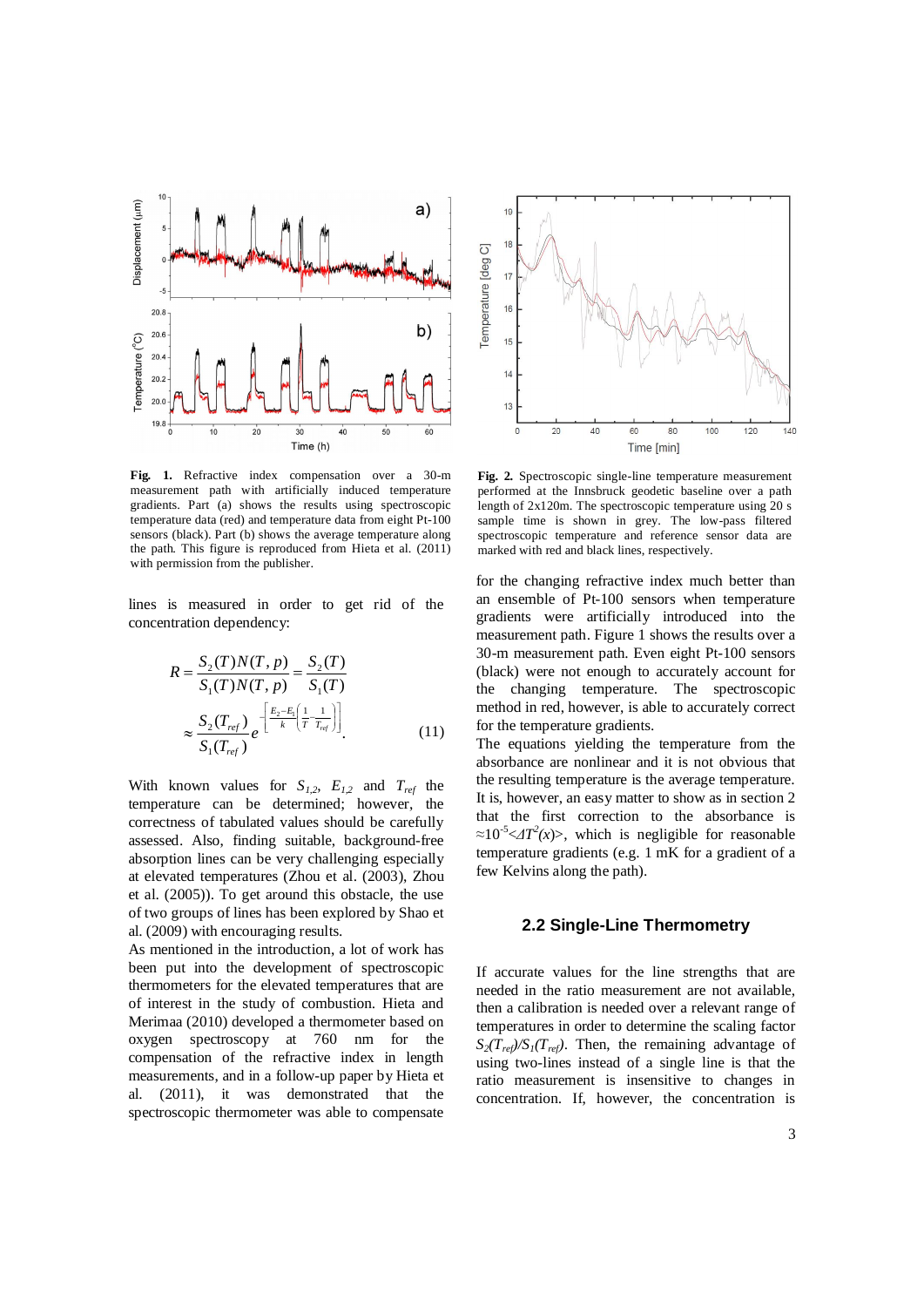

**Fig. 3.** Oxygen absorption at  $13000.0 \text{ cm}^{-1}$  (769.23 nm) over a distance of  $432$  m. The small features at  $0.15$  and  $0.2$  cm<sup>-1</sup> are due to the beam being blocked by, e.g., an insect or a falling leaf.

known, then a single-line measurement might be sufficient.

Atmospheric  $\delta O_2/N_2$  ratio measurements show only a small  $\approx$ 20 per meg average annual decrease together with an annual oscillation of up to  $\pm 50$  per meg (Keeling and Shertz (1992), Manning and Keeling (2006)), which suggests that temperature can be determined outdoors using single-line oxygen spectroscopy. The relative sensitivity of the spectroscopy signal is of the order of 1 %/K so that a 100 mK target accuracy still leaves room for larger local  $O<sub>2</sub>$  variations that might take place.

Figure 2 shows the results from a thermometer based on single-line oxygen thermometry that was tested at the Innsbruck geodetic baseline over a 2x120 m distance. The spectroscopic temperature using 20 s sample time is shown in grey. The lowpass filtered spectroscopic temperature and reference sensor data are given in red and black, respectively. Unfortunately, laser temperature controller instabilities prevented the use of the same transition as used in the calibration of the device; therefore, the line strength  $S(T_{ref})$  and *E* were used as free parameters (Eq. 8).

Since the spectrometer is based on measurement of the transmitted light, any beam clipping by the optics will seriously reduce the signal quality. Indeed, at Innsbruck the path length was limited by the 2" optics used to launch and detect the laser beams.



**Fig. 4.** Preliminary temperature data for September 28 over a distance of 432 m. The different lines indicate calibration of  $S(T_{ref})$  and *E* in Eq. 8 using data from different days.

### **3 Towards a 1 km Path Length**

A small part of the ongoing European Metrology Research Project SIB60 Surveying aims at extending the measurement distance of oxygen thermometry up to 1 km. The new setup designed for field applications included larger diameter optics and a separate transmitting and receiving end.

# **3.1 The Setup**

Light from a distributed feedback diode laser is amplitude modulated by an electro-optic modulator, and split into three branches: in the first branch, transmission modulation resulting from a 30-cm fiber with FC/PC connectors (a fiber etalon that is) is used to monitor the frequency sweep of the laser; the second branch is used as the reference  $(I_0 \text{ in Eq.})$ (5)), and the third 'spectroscopy' branch is collimated with an aspheric lens with diffraction limited performance. A focal length of 200 mm results in a maximum waist distance of 780 m and a 1/e<sup>2</sup> spot diameter of 25 mm at 1 km. Air turbulence will surely increase this value; therefore, a collecting lens with a large 200 mm aperture and a 40 cm focal length was used. Fortunately, a low quality, inexpensive lens is sufficient in the receiver, where a photodiode detects the light and sends it via a differential amplifier and a shielded and twisted pair cable (Ethernet Cat 6 cable) back to the transmitting end where two SR830 lock-in amplifiers detect the signal and the reference.

An example of an absorption signal after a distance of 432 m is shown in Fig. 3. At wavenumbers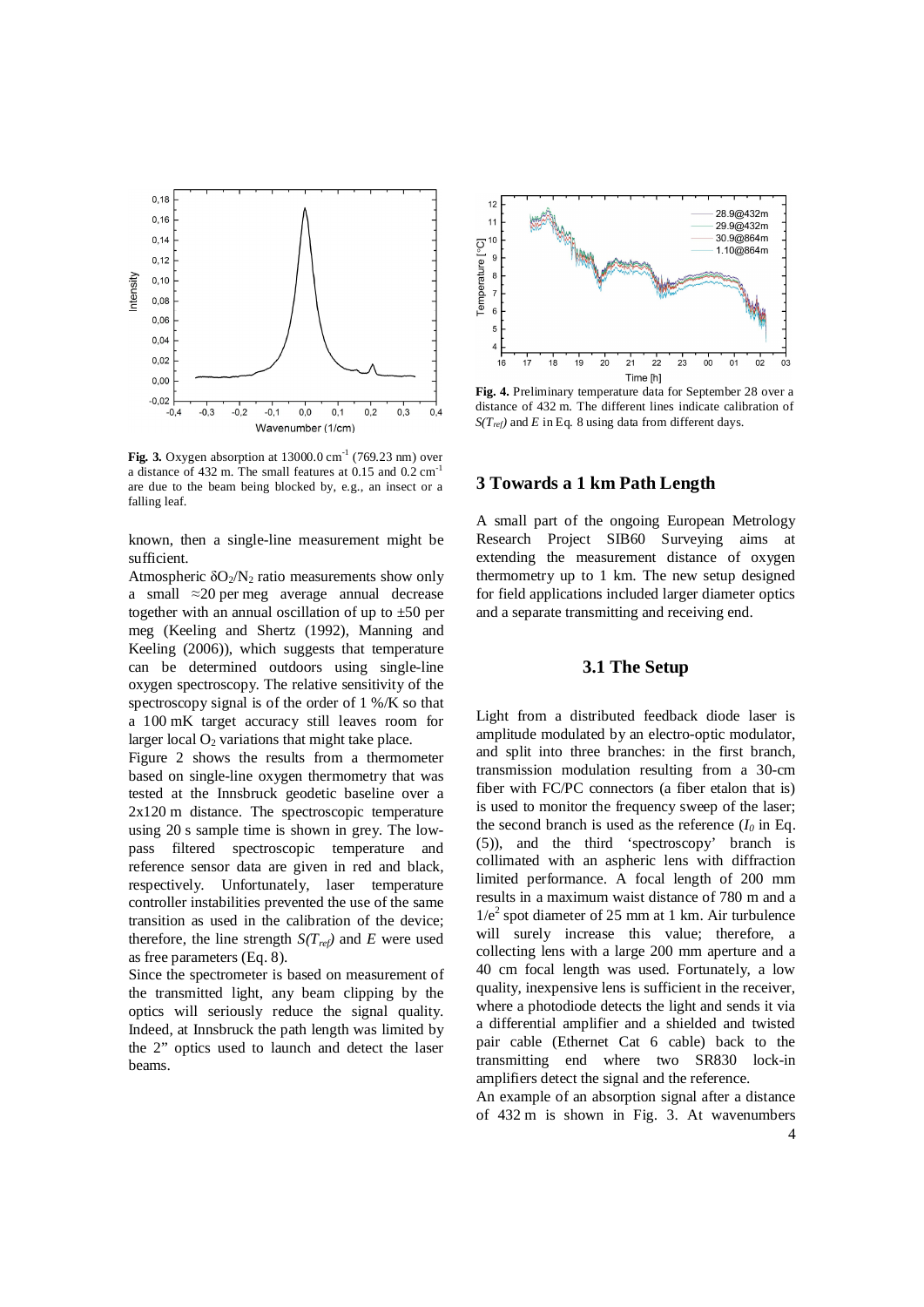

**Fig. 5.** Spectroscopically determined temperature over a distance of 864 m. Here,  $S(T_{ref})$  and *E* have been treated as free parameters in the fit to the average temperature measured by four Pt-100 sensors (pink).

 $0.15$  cm<sup>-1</sup> and  $0.2$  cm<sup>-1</sup> typical features are seen: the beam has been blocked by, e.g., falling leaves or insects during the frequency scan.

#### **3.2 Temperature**

Figure 4 shows preliminary temperature results. Data obtained on Sep 28 (432 m) has been calibrated using data from four different days. When the calibration is performed using 432 m data taken on Sep 29, an offset of approx. 100 mK is obtained; however, when the calibration is done using data from the 864 m measurements, this offset is increased up to 0.5 K. A preliminary analysis suggests that this discrepancy between the distances is due to beam blocking events such as those shown in Fig. 3. When the beam is blocked, the blockage is always seen as a reduction in transmission. When this happens on the wings of the absorption line, the algorithm (fitting of *g(…)* in Eq. 10) sees it as an increase in the baseline and thus as a reduction of oxygen absorption. When the beam is blocked close to the peak of the absorption line, the effect is reversed (increased absorption) but the effect is also amplified. Beam interruptions are thus interpreted on average as an increase in absorption, and the longer the path length, the more beam interruptions there are, which, in turn, is seen as a temperature offset.

The signal analysis algorithm needs to be improved so that this effect is removed. Also, any offsets in the reference or spectroscopy electronics will result in offsets and need to be taken into account, or, preferably, should be automatically nulled by the apparatus during the measurements.

Figure 5 shows the performance of the spectroscopic thermometer over a distance of 864 m (blue). At around 14:30 the spectroscopic measurement was interrupted by rainfall. Here  $S(T_{ref})$  and *E* were treated as free parameters. The figure also shows the average temperature and standard deviation of four Pt-100 sensors (pink).

## **4 Conclusions**

In conclusion, a brief introduction to thermometry based on direct absorption spectroscopy has been given with emphasis on refractive index compensation for long distance length metrology. In laboratory conditions, this approach has been shown to effectively account for artificially induced temperature gradients along the measurement path, and based on a preliminary analysis of data obtained outdoors at the Nummela geodetic baseline, the spectroscopic method seems suitable for long distance thermometry up to several kilometers.

#### **References**

- Aizawa, T. (2001). Diode-Laser Wavelength-Modulation Absorption Spectroscopy For Quantitative In Situ Measurements of Temperature and OH Radical Concentration in Combustion Gases. *Applied Optics* 40, pp. 4894-4903.
- Arroyo, M.P., and R.K. Hanson (1993). Absorption Measurements of Water-Vapour Concentration, Temperature, and Line-Shape Parameters Using a Tunable InGaAsP Diode Laser. *Applied Optics* 32, pp. 6104-6116.
- Benedetti, R., K. Giuletti, and M. Rosa-Clot (1998). Line Shape Analysis of O2 in Air as a Way to Measure Temperature Using a DFB-Diode-Laser at 761 nm, *Optics Communications* 154. pp. 47-53.
- Birch, K.P., and M.J. Downs (1994). Correction to the updated Edlén Equation for the Refractive Index of Air. *Metrologia* 30, pp. 315-316.
- Bönsch, G., and E. Potulski (1998), Measurement of the Refractive Index of Air and Comparison with Modified Edlén's Formula. *Metrologia* 35, pp. 133-139.
- Cassidy, D.T., and J. Reid (1982). Atmospheric Pressure Monitoring of Trace Gases Using Tunable Diode Lasers. *Applied Optics* 21, pp. 1185–1190.